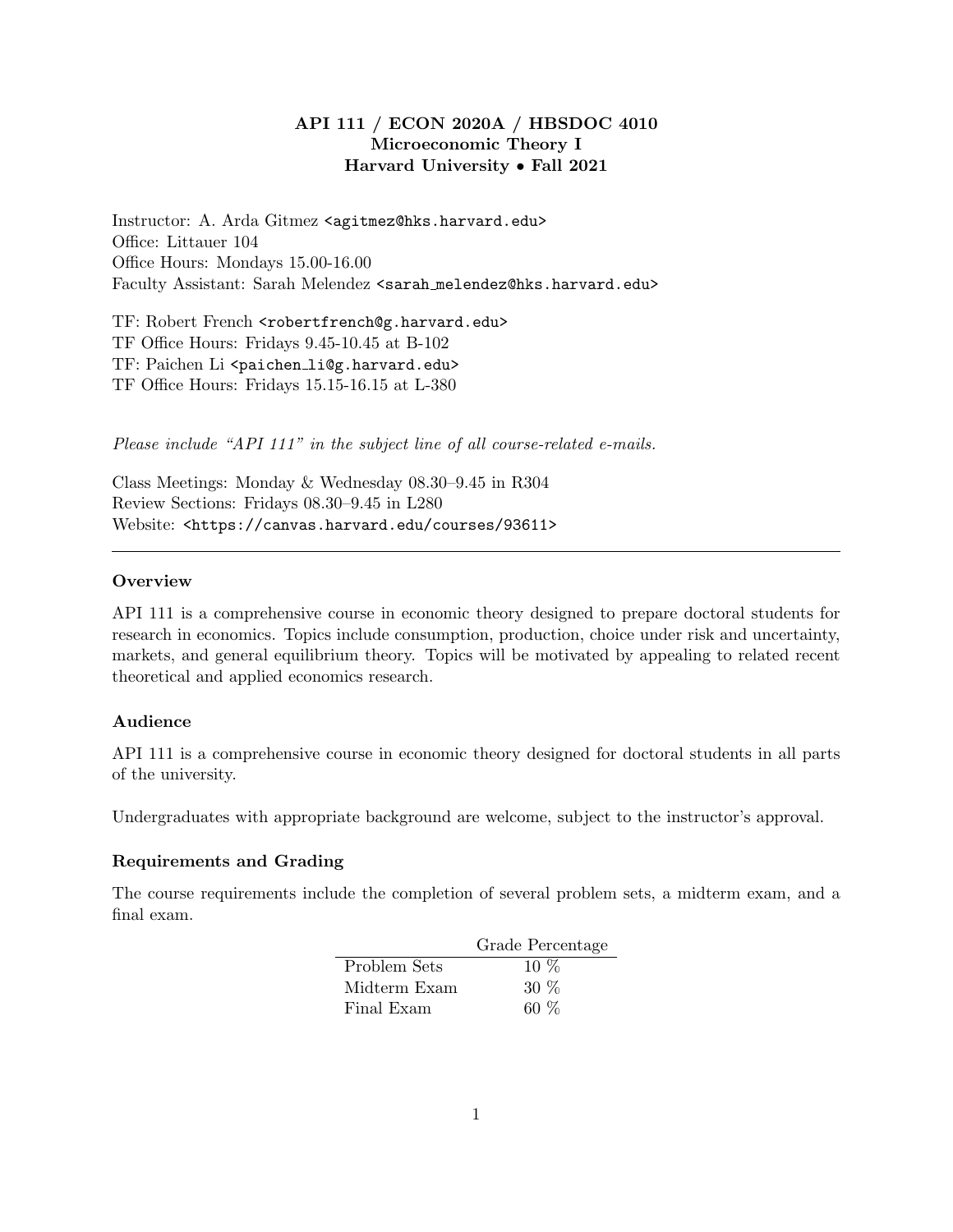# Exams

Both the midterm and final exam will be open book. You will be free to consult any materials you want but you are not allowed to communicate with anyone. The dates and times are below.

The midterm exam will cover material from the lectures starting (and including) September 1 until (and including) October 18.

The final exam will cover material from the entire semester. Roughly two-thirds of the points will be for the post-midterm material.

# Problem Sets

Problem sets are graded on a "check+/check/check−/no credit" or, equivalently, a "3/2/1/0" scale. The problem sets are meant to be a commitment device to ensure that each person stays current with the material. The final grade for the problem sets will be determined by adding up the individual scores on each problem set (and, of course, appropriately scaling to correspond to 10% of the overall grade).

You are allowed, even encouraged, to work in small groups (four or fewer students) on the problem sets, but you must hand in independently written-up solutions. If you choose to collaborate with others, please identify other group members on your write-up. The problem sets are meant to be commitment devices to stay on top of the material and it will be very difficult to do well on the exams unless you can independently complete problem-set-like questions.

Solutions to the problem sets must be uploaded to the course website on Canvas prior to 8:30am on the due date. You can either upload pdfs of typed solutions or pictures of handwritten solutions.

# Review Sections

The teaching fellow will hold weekly review sections. Formally, attendance at these sections is optional. However, most students will benefit greatly from attending one weekly review section.

# Course Materials

The material for the course will be contained in two sources: the slides and the textbook. Slides will be uploaded to canvas.

The textbook for the class will be

• Microeconomic Theory [MWG] by Andreu Mas-Colell, Michael D. Whinston, and Jerry R. Green.

MWG is the standard textbook used in economics Ph.D. programs.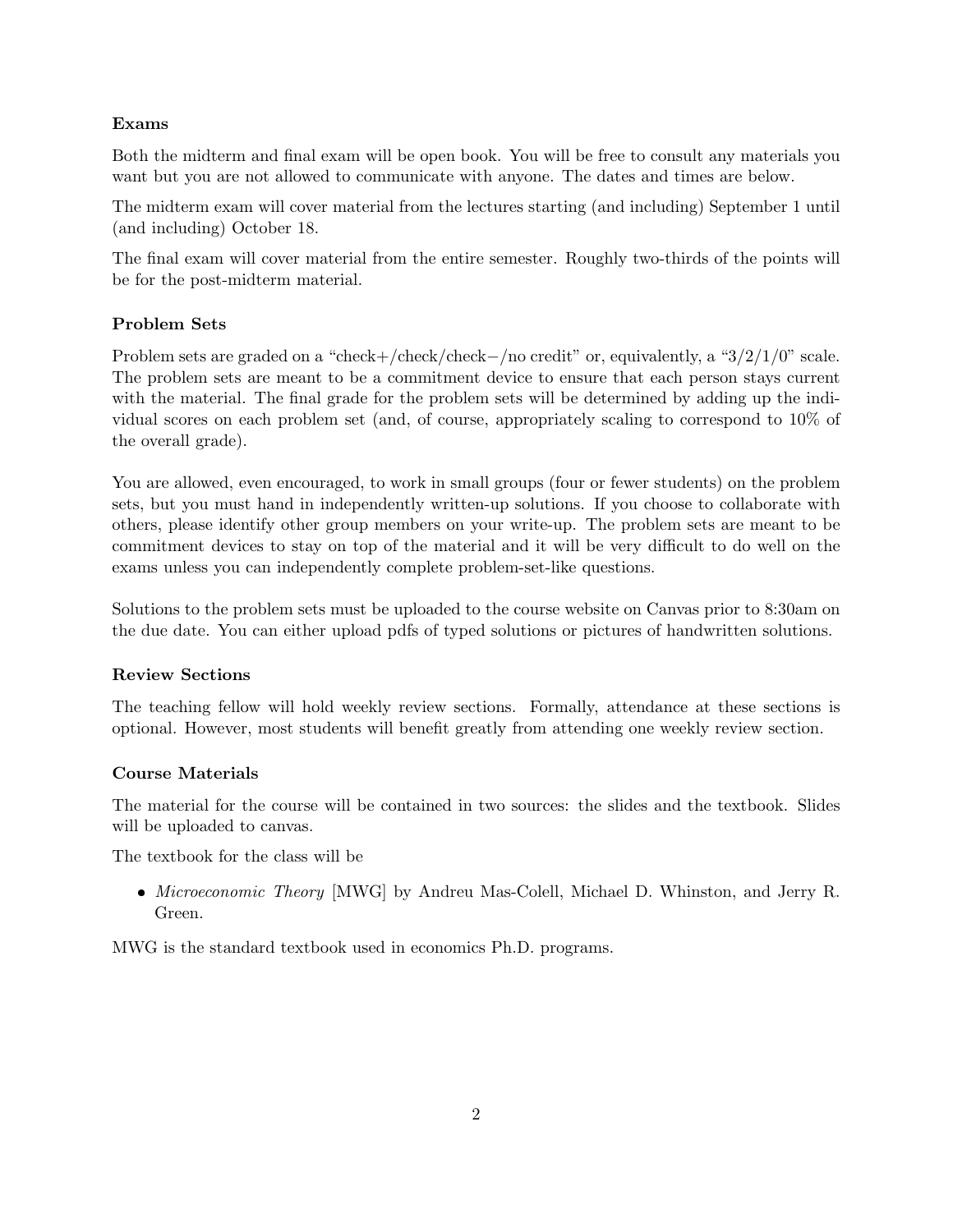## Important Dates

Exams are scheduled for the following dates:

- Midterm Exam: 08.30–09.45, Wednesday, October 20, 2021.
- Final Exam: 14.00–17.00, Tuesday, December 14, 2021.

Problem sets are due on the following dates:

| Problem Set | - Time Due | Date Due     |
|-------------|------------|--------------|
|             | 08:30      | September 20 |
| 2           | 08:30      | September 27 |
| 3           | 08:30      | October 13   |
|             | 08:30      | November 1   |
| 5           | 08:30      | November 15  |
| հ           | 08:30      | November 29  |

There are no lectures on the following dates:

- Monday, September 6, 2021 (Labor Day)
- Monday, October 11, 2021 (Columbus Day)
- Wednesday, November 24, 2021 (Thanksgiving Recess)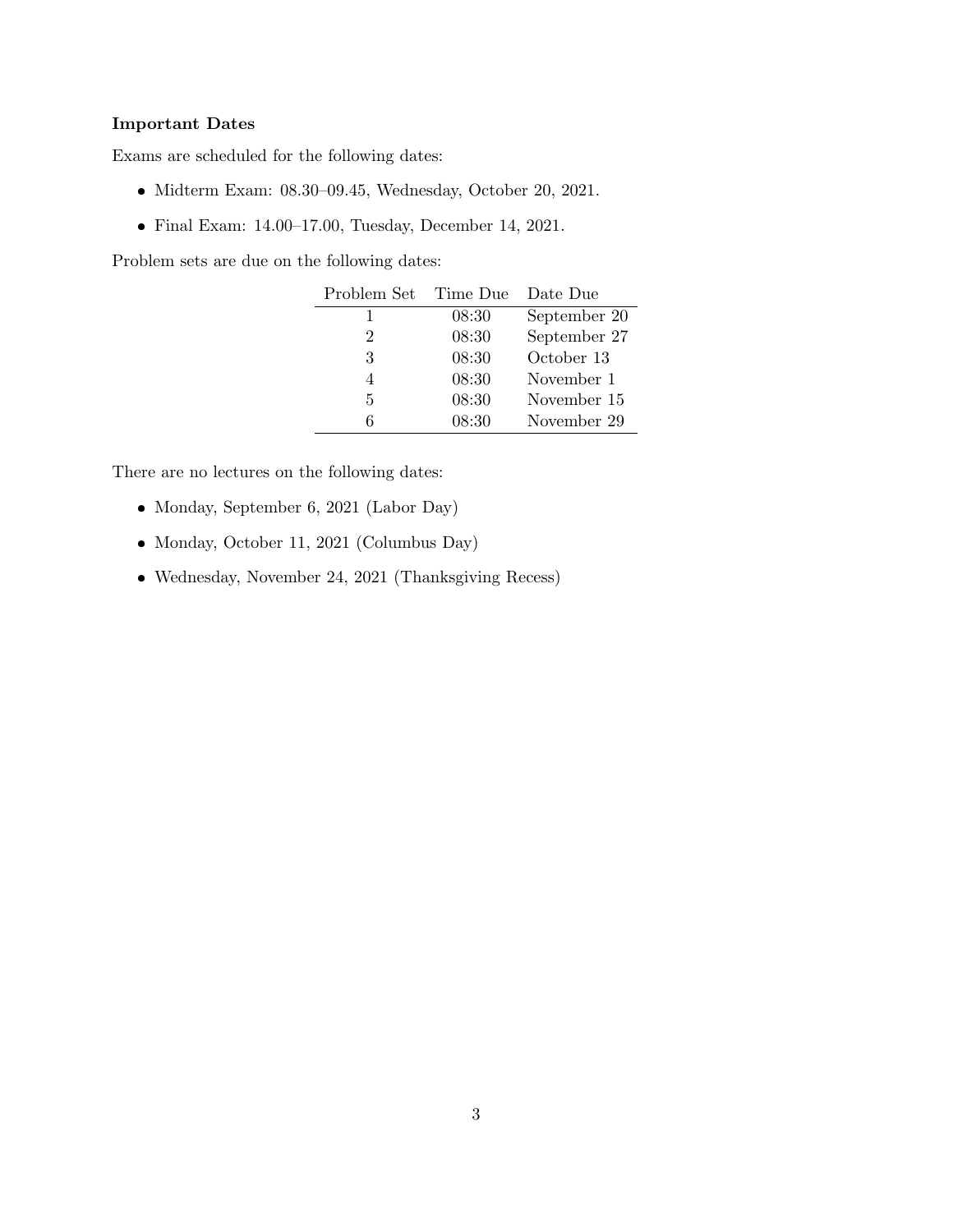## Course Calendar

The calendar will be adjusted depending on our progress. I might also make executive decisions to change the material.

## September 1

Lecture 1. Preferences in the Abstract.

MWG 1.A–1.D.

September 8

Lecture 2. Preferences and Consumption.

• MWG 3.B, 3.C.

### September 13

Lecture 3. The Consumer Problem.

 $\bullet$  MWG 3.D.

September 15 Lecture 4. Revealed Preference.

September 20 Lecture 5. Differentiable Utility.

 $\bullet$  MWG 3.D.

September 22

Lecture 6. Expenditure and Hicksian Demands.

MWG 3.E,3.G,3.H.

### September 27

Lecture 7. Integrability and Welfare Measurement.

• MWG 3.I.

## September 29

Lecture 8. Choice under Uncertainty 1.

MWG 6.A, 6.B

### October 4

Lecture 9. Choice under Uncertainty 2.

• MWG Chapter 6.F.

October 6 Lecture 10. Risk Attitudes.

MWG Chapter 6.C, 6.D.

### October 13

Lecture 11. Production and Monotone Comparative Statics 1.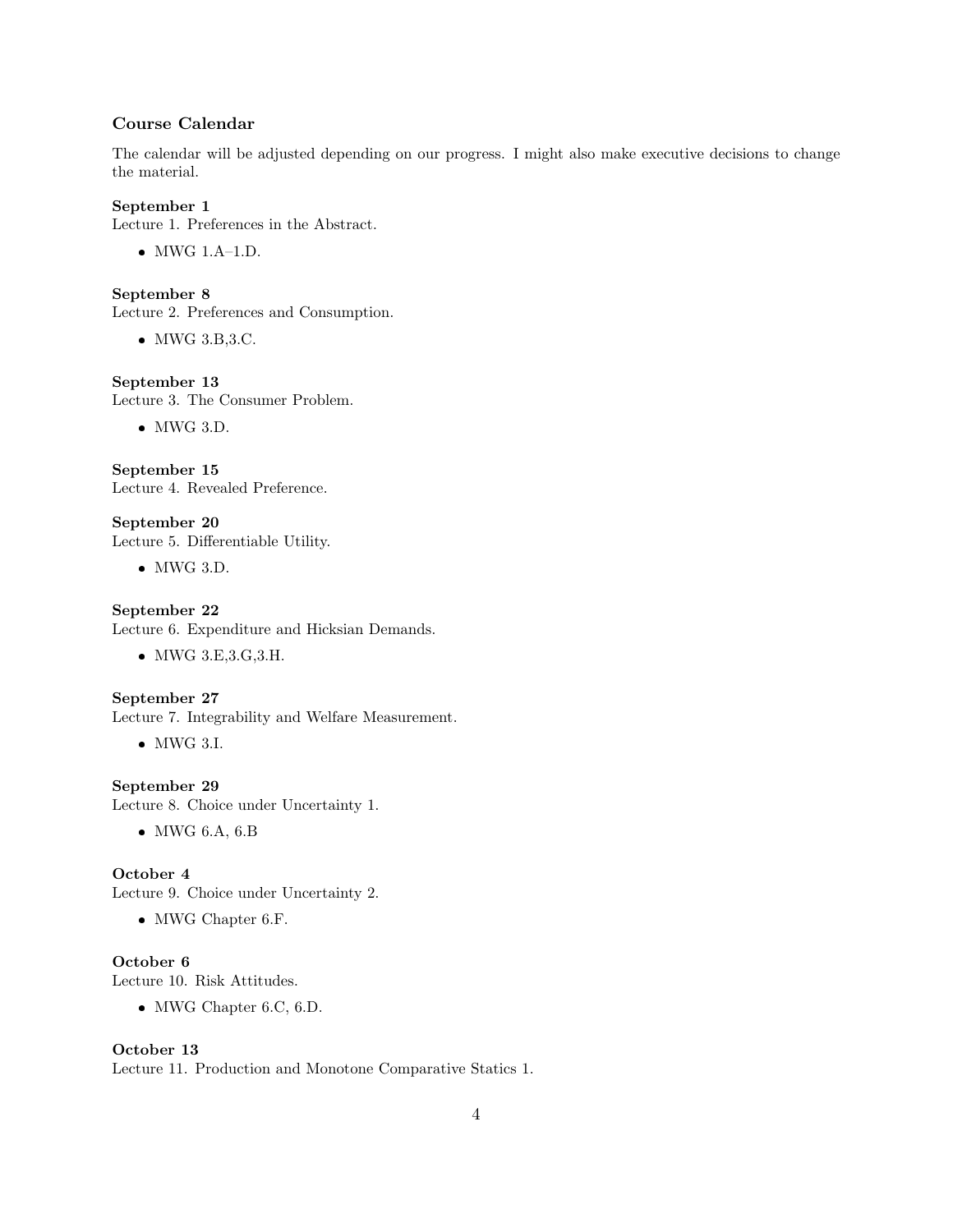MWG 5.B, 5.C.

### October 18

Lecture 12. Production and Monotone Comparative Statics 2.

• Milgrom, Paul, and Chris Shannon. 1994. Monotone Comparative Statics. Econometrica 62(1): 157–180.

### October 20

Midterm Exam.

- During lecture hours.
- Open book exam: you are free to consult any material.
- No collaboration.

### October 25

Lecture 13. Intertemporal Choice: Consumption, Savings and Production.

Chapters 4 and 5, Stokey, Lucas and Prescott "Recursive Methods in Economic Dynamics."

### October 27

Lecture 14. Introduction to General and Partial Equilibrium.

- MWG 10.B–10.D.
- ⋄ Chetty, Raj. 2009. Sufficient Statistics for Welfare Analysis: A Bridge Between Structural and Reduced-Form Methods. Annual Review of Economics 1: 451–488.
- ⋄ Kleven, Henrik J. 2021. Sufficient Statistics Revisited. Annual Review of Economics 13:.

#### November 1

Lecture 15. Exchange Economies.

MWG 15.A–15.B.

November 3

Lecture 16. Equilibrium Existence.

November 8 Lecture 17. Welfare Theorems.

November 10 Lecture 18. Uncertainty in General Equilibrium 1.

November 15 Lecture 19. Uncertainty in General Equilibrium 2.

November 17 Lecture 20. Uncertainty in General Equilibrium 3.

November 22 Lecture 21. Two-Sided Markets 1.